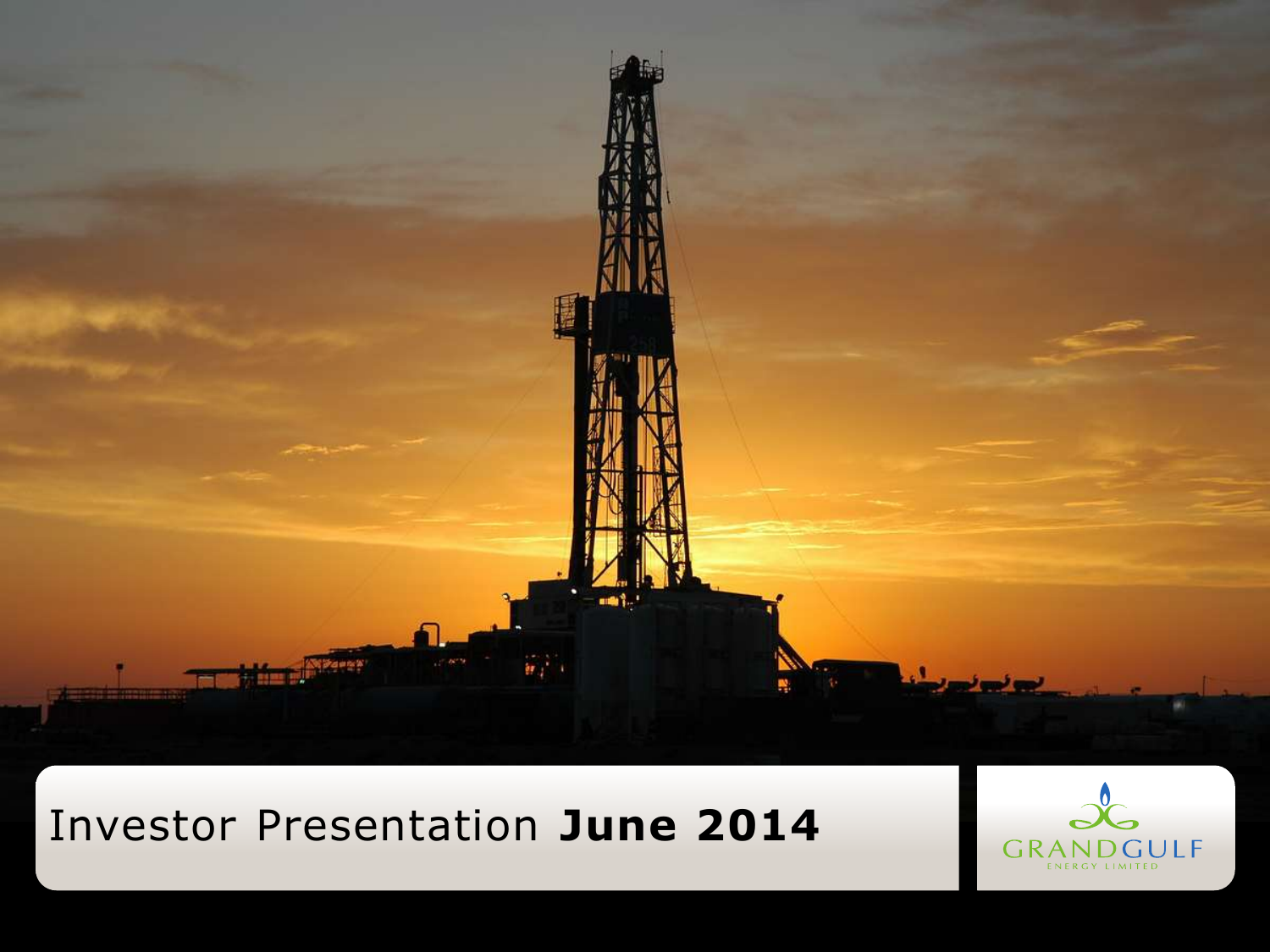# Executive Summary

- 
- o **Successful Explorer with 5 discoveries since 2011 = four producing wells and one sold for \$7.5m**
- o **Production of 192 boed (97% oil)**
- o **Strong Financial Position**
	- $\circ$  2014 Revenue up to  $\sim$  A\$7 million (2013 A\$3.5 million)
	- $\circ$  2014 Net profit before tax, impairment and amortisation  $\sim$ A\$3.5 million
	- $\circ$  Presently A\$3 million working capital; no debt.

## o **Operations**

- o Proprietary 3D seismic over Napoleonville Salt Dome.
- $\circ$  Louise to spud in July 2014.
- o Further targets identified.

### o **New Opportunities and Exploration Upside at Napoleonville Salt Dome**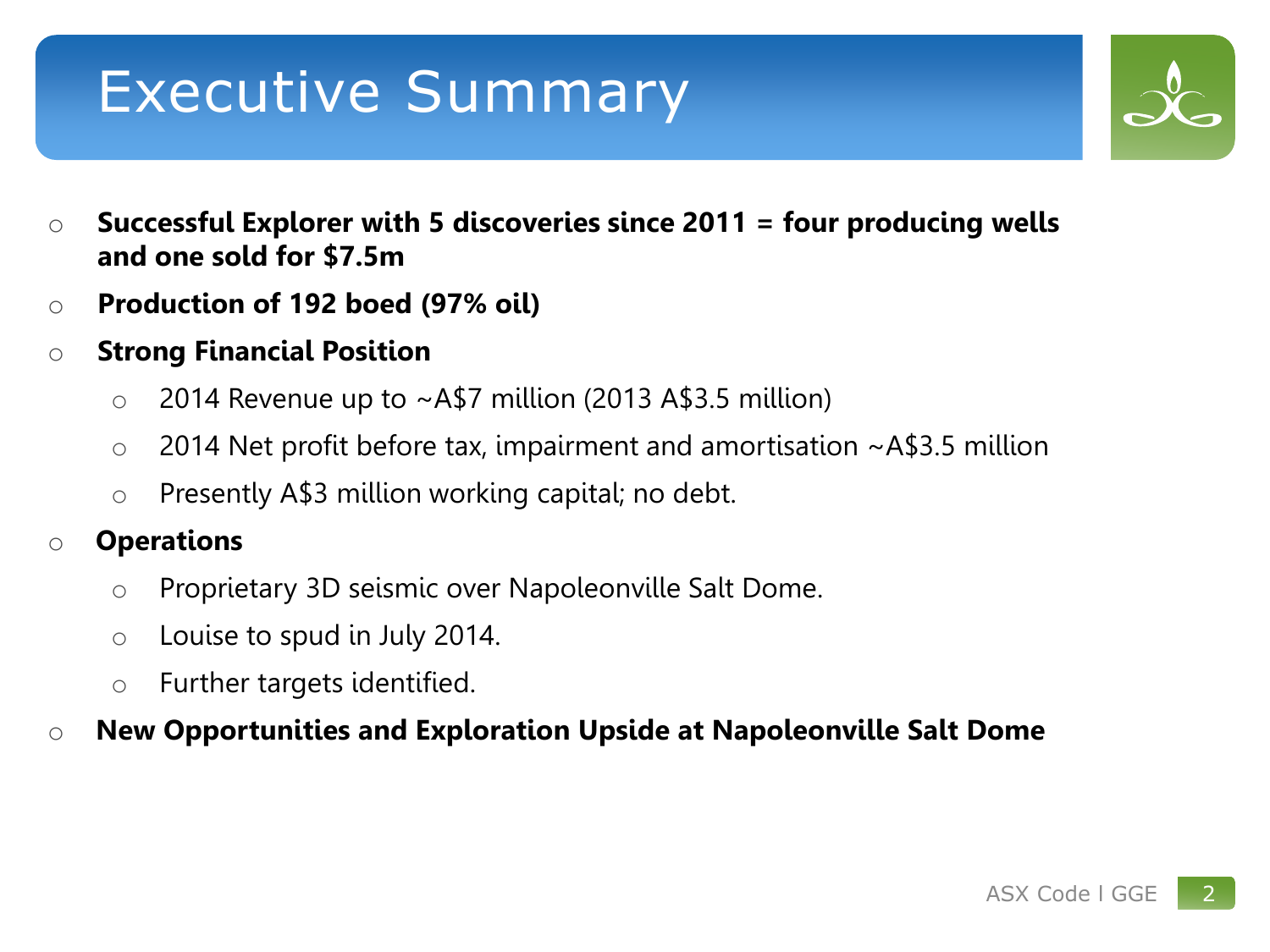# Corporate Snapshot

### **Directors & Management**

| <b>Charles Morgan</b>   | <b>Executive Chairman</b> |  |  |
|-------------------------|---------------------------|--|--|
| <b>Mark Freeman</b>     | <b>Managing Director</b>  |  |  |
| <b>Stephen Keenihan</b> | Director                  |  |  |
| <b>Allan Boss</b>       | <b>Executive Director</b> |  |  |
| <b>KC Whittemore</b>    | Senior Geologist          |  |  |
| <b>Kevin Kenning</b>    | Reservoir Engineer        |  |  |
| <b>Scott Sechrist</b>   | Senior Geophysicist       |  |  |
|                         |                           |  |  |

## **Balance Sheet**

Working Capital of A\$3m at June; no debt.

Net Revenue of US\$400k per month from D&L, Abita & Desiree.

West Klondike to commence production in June/July 2014.

### **Capital Structure**

### **Shares on Issue 748m**

| <b>Major Shareholders</b> |       |  |  |  |  |
|---------------------------|-------|--|--|--|--|
| <b>Charles Morgan</b>     | 20.2% |  |  |  |  |
| Craig Burton              | 22.4% |  |  |  |  |
| ASX Code                  | GGE   |  |  |  |  |

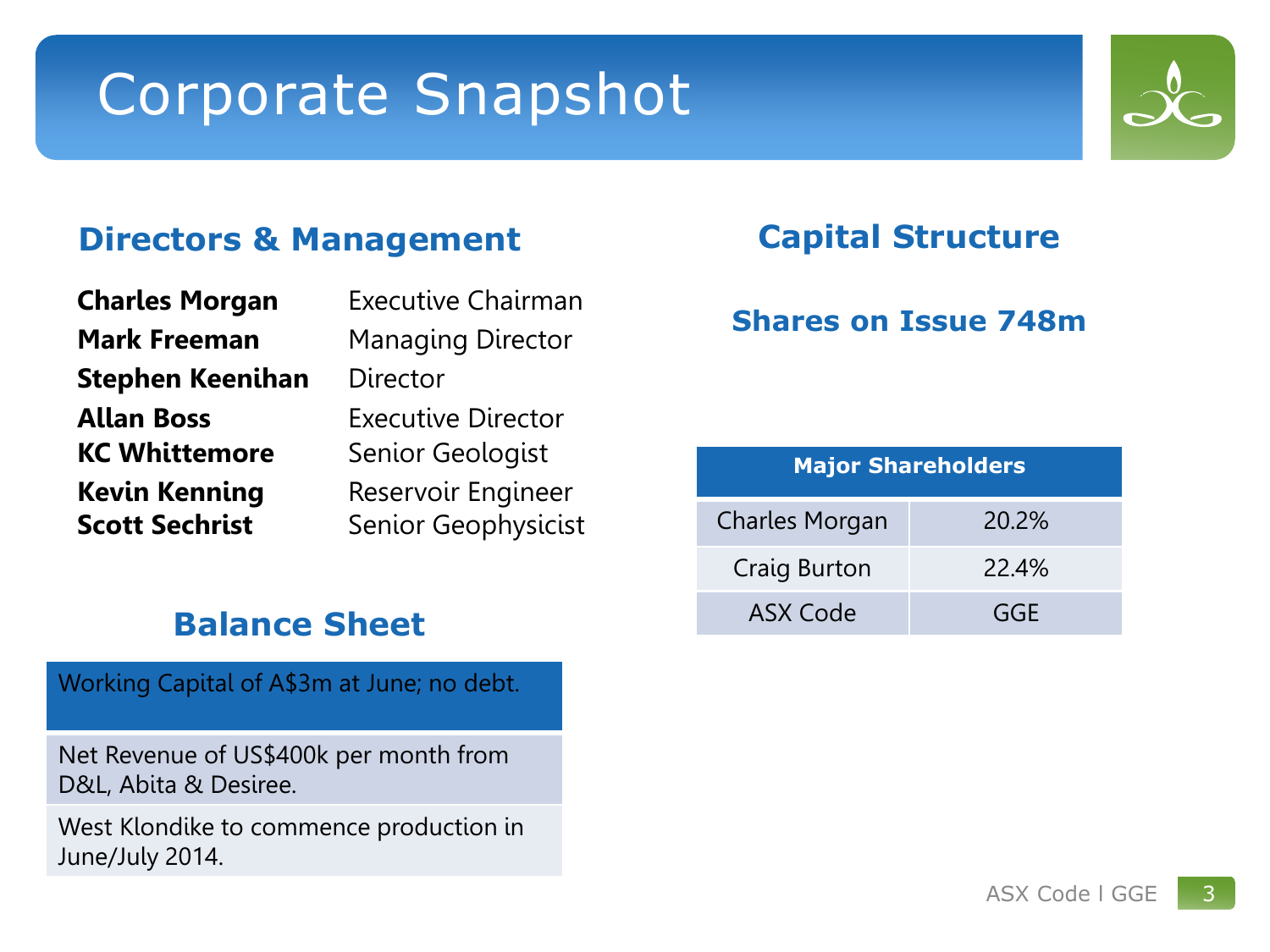# Exploration and Production



#### **PRODUCTION**

| Program                    | <b>Status / Date</b> | <b>Daily</b><br><b>Production</b><br><b>BOE</b> (net) | Oil (net) BBO | Gas (net)<br><b>MMCF</b> | <b>Current Monthly</b><br><b>Net Revenue</b> |  |  |
|----------------------------|----------------------|-------------------------------------------------------|---------------|--------------------------|----------------------------------------------|--|--|
| Desiree 35.6%              | Producing            | 142                                                   | 296,000       | ۰                        | US\$300,000                                  |  |  |
| D&L#3 40%                  | Producing            | 45                                                    | 30,000        | 100                      | US\$100,000                                  |  |  |
| Abita 20%*                 | Producing            | 5                                                     | 10,000        | 560                      |                                              |  |  |
| W. Klondike<br>$11.7\%$ ** | Completing           |                                                       | <b>TBA</b>    | <b>TBA</b>               |                                              |  |  |
| <b>Total</b>               |                      | 192                                                   | 336,000       | 660                      | US\$400,000                                  |  |  |
| <b>DRILLING</b>            |                      |                                                       |               |                          |                                              |  |  |
| Louise 22-<br>22.5%        | July spud            |                                                       | 130-180,000   | ۰                        |                                              |  |  |
| <b>Grand Total</b>         |                      |                                                       | 466-516,000   | 660                      |                                              |  |  |

\* Anticipate Abita will move to recompleting in upper 18 sands in July 2014 with cashflow expected to increase to \$25,000 net to GGE per month

\*\* West Klondike facilities currently being completed with production expected to commence 11 July 2014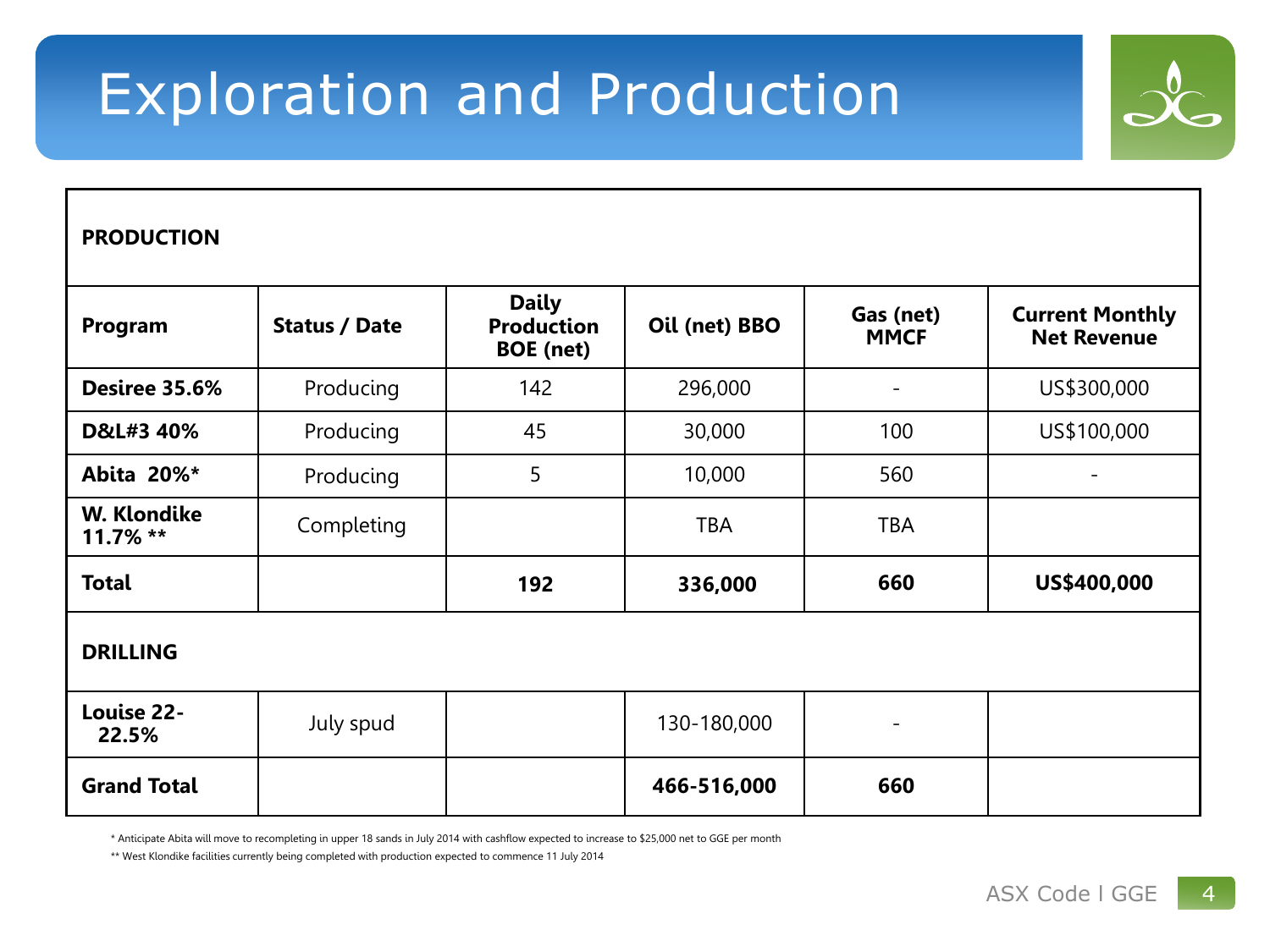# Company Strategy



## **Strategy**

- o Targeting conventional High Impact Projects in Gulf Coast, USA (Five successful wells since 2011 - La Posada, Desiree, D&L, Abita and West Klondike).
- o The Company is focussed on:
	- o Stringent technical assessment process.
	- o Strong 3D prospects with good analogues.
	- o Manageable drilling risk; turnkey drilling is secured when possible.

## **The Napoleonville Dome Future**

- o Proprietary 3D seismic and significant subsurface control provides excellent opportunities
- o Experienced Technical Team with proven ability to generate, assess and drill discoveries
- o Build on past success and apply techniques to find new targets
- o Strong Management skills able crystallise value quickly
- o Numerous high grade opportunities being worked up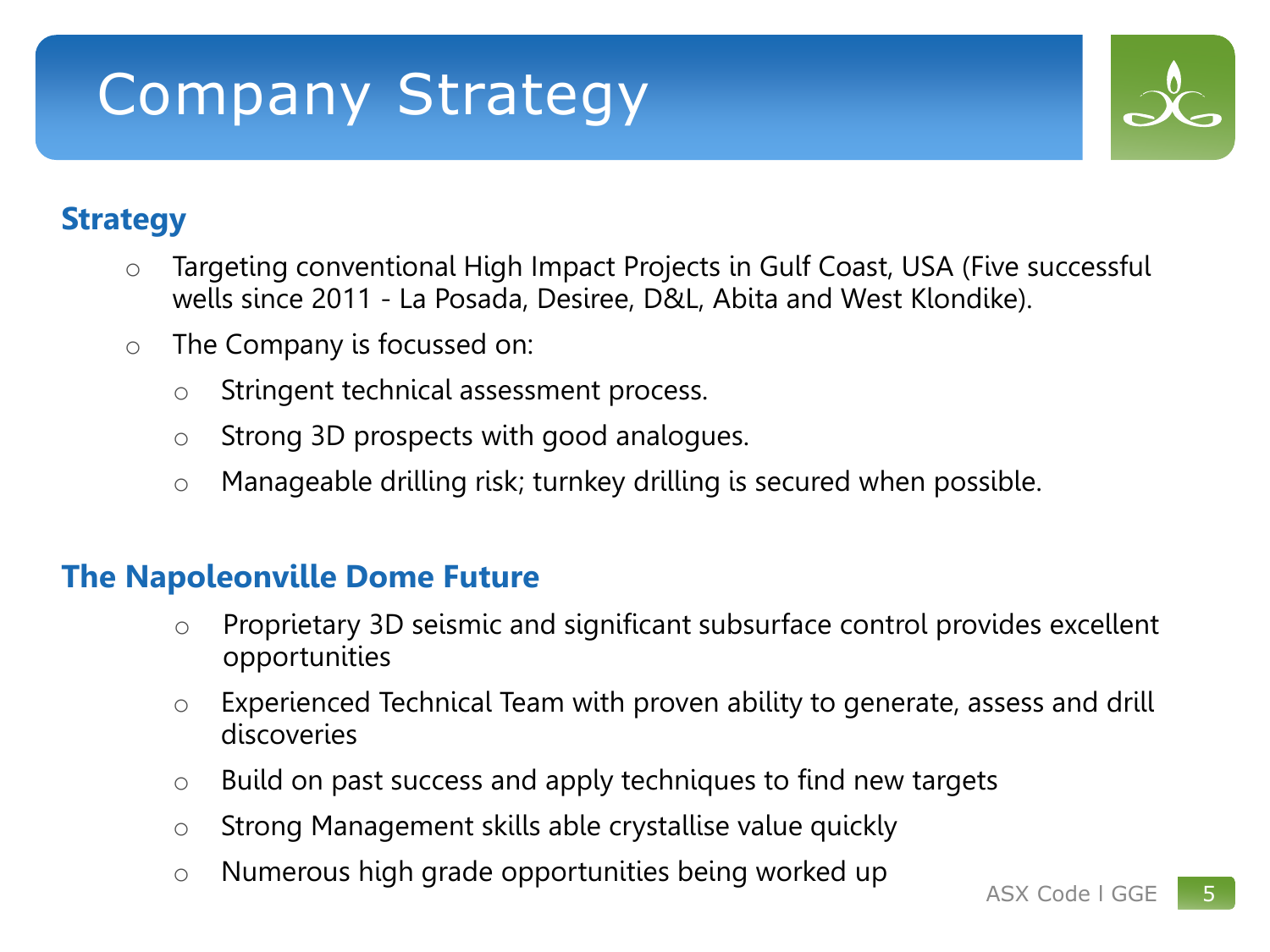## Napoleonville Salt Dome Development

### Prospect Development

- Limited drilling since 3D acquired
- Substantial ongoing opportunities being generated.
- Two Company discoveries on the Dome.
- Louise prospect will be drilled July 2014.
- Further targets have been identified and are being assessed.
- Excellent Risk/reward due to 3D seismic and in house knowledge.
- Experienced onshore G&G Houston team; dedicated to the Dome's development.





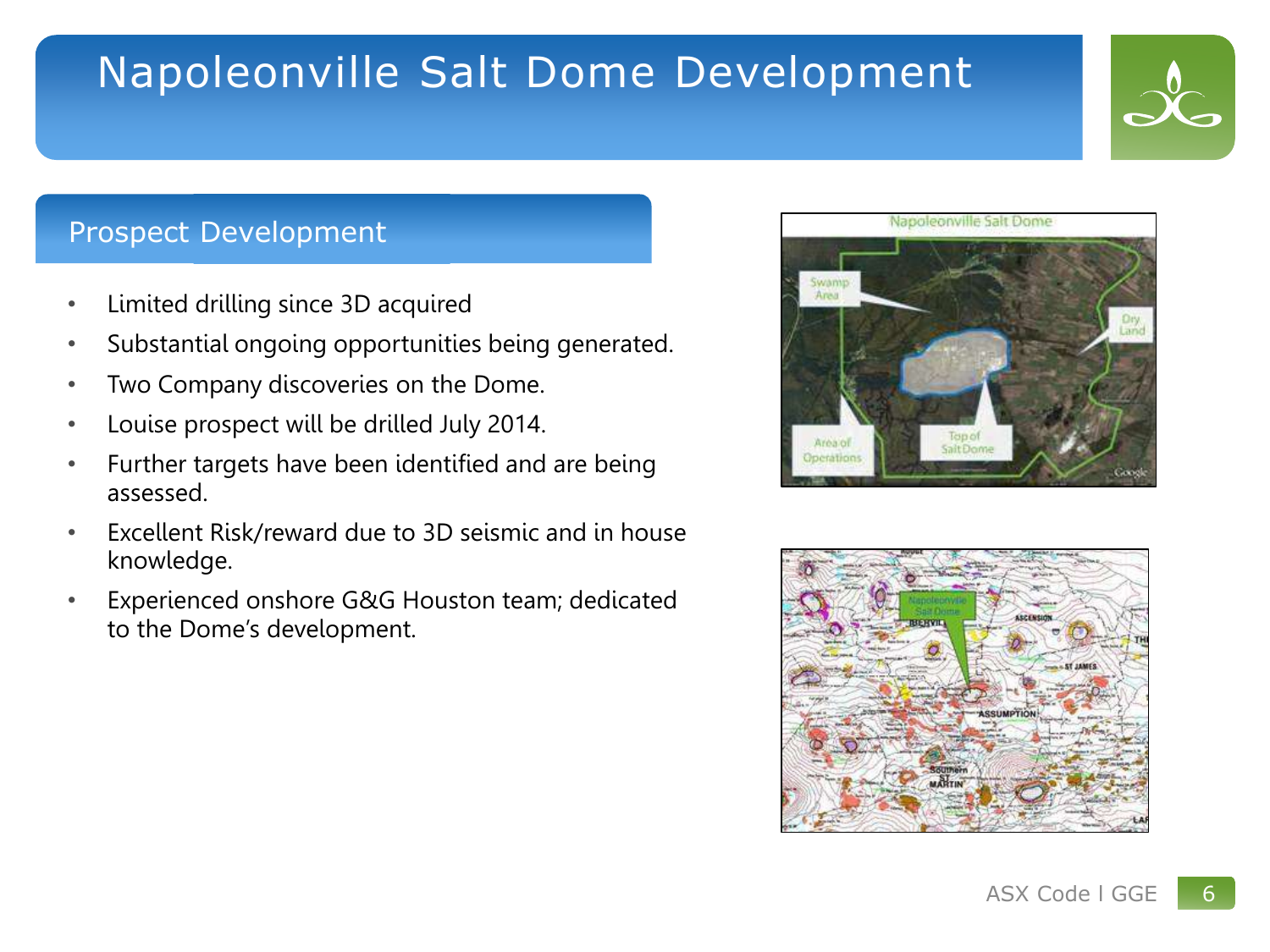## Exploration Well - Templet#1 - Louise Prospect (22-22.5% WI)

### Templet #1, Assumption Ph. LA

- Rig secured, well to spud July 2014.
- GGE is carried for part of the well costs and paying upto 20% of dry hole drilling costs.
- Developed in house from proprietary 3D seismic.
- Targeting oil updip from wells that have produced 204,000 BBL's / 10.5 BCF gas from the same interval.
- Well is targeting 600,000 to 800,000 bbls oil (gross) in an updip accumulation
- Same style as Desiree and is located to the immediate south.

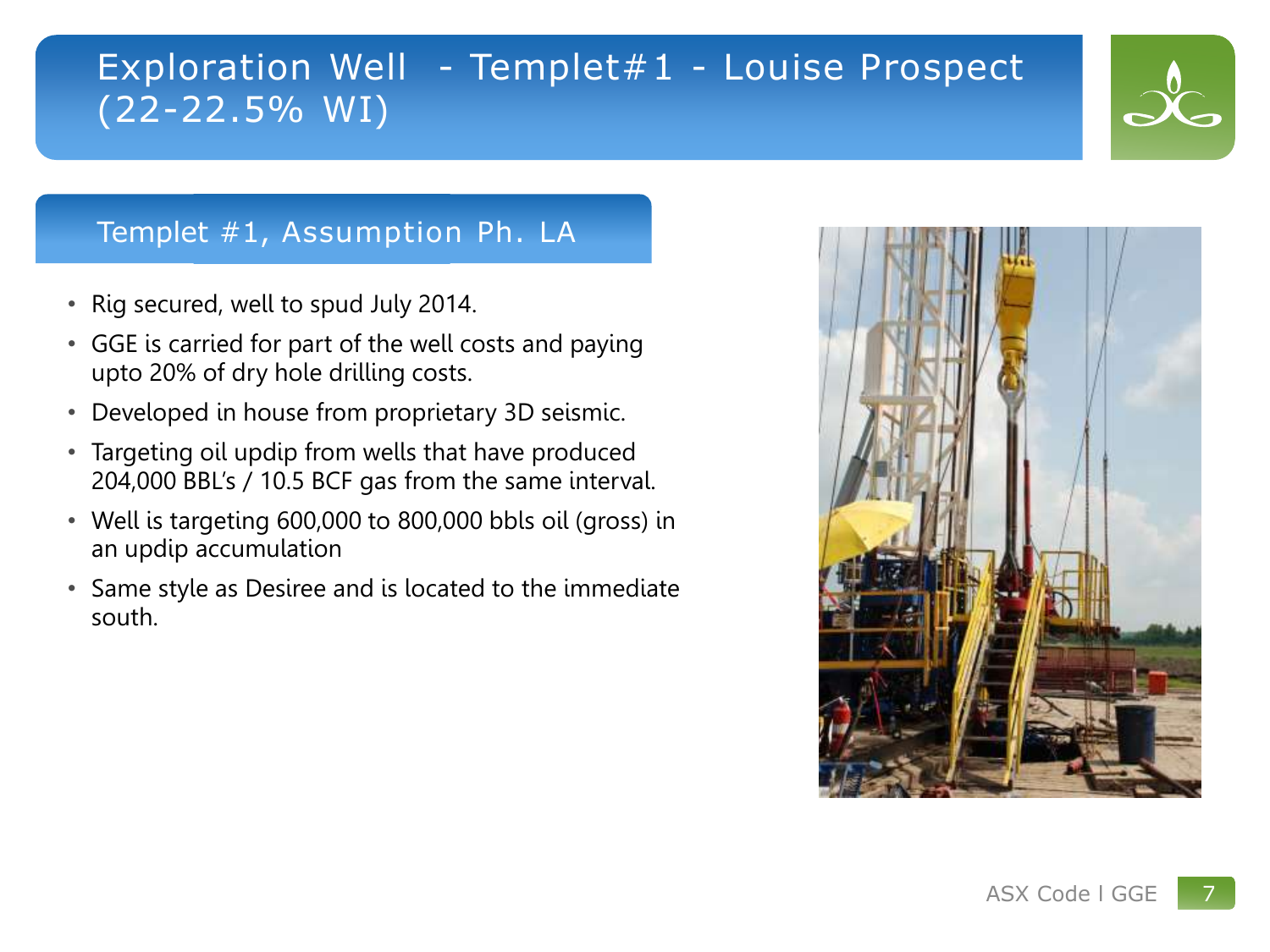## Summary



- $\circ$  2014 Revenue up to  $\sim$  \$7 million (2013 A\$3.5 million)
- $\circ$  2014 Net profit before tax, impairment and amortisation  $\sim$  A\$3.5 million
- o Presently generating monthly revenue (net of operating costs) of ~US\$400,000.
- o Fully Self funded for 2014/2015 exploration and development.
- o Targeting net recoverable reserves of 466,000-516,000 barrels oil in current portfolio.
- o G&G Houston based team focused on Napoleonville development.
- o Targeting ongoing generation of high quality prospects on the dome using proprietary 3D seismic
- o Experienced management & directors.
- o Low Market Cap of \$8 million.